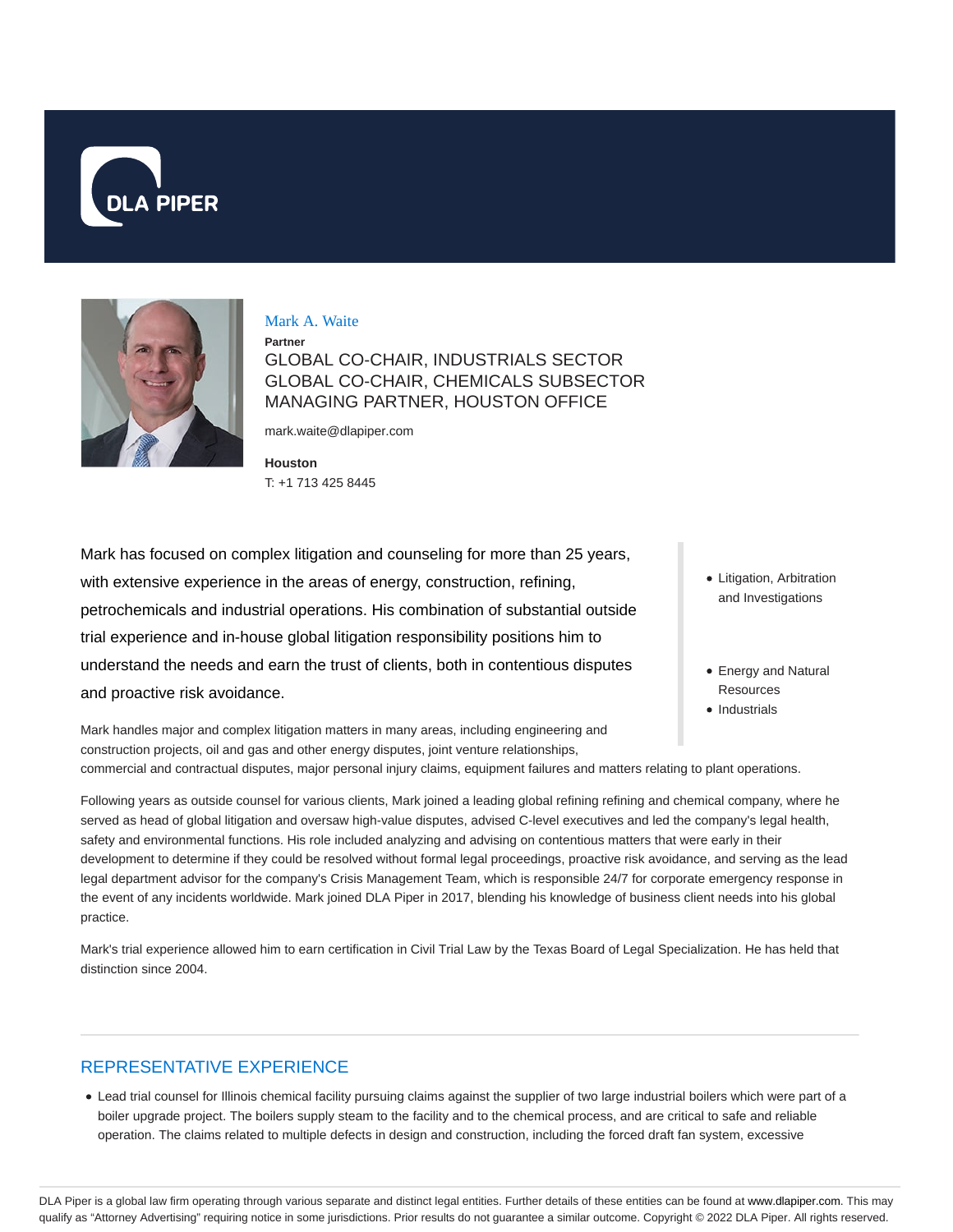vibration, fuel gas skid contamination, and the feedwater level measuring system, among others. Secured judgment for actual damages, attorneys' fees and interest in favor of the plant owner following a six day federal bench trial.

- Advising confidential clients surrounding rights and obligations in power and natural gas purchase, supply and related agreements in connection with Winter Storm Uri in 2021. Issues include price escalation, force majeure and related claims and defenses, and clients include end-use industrial purchasers, parties to financial transactions from energy trades, and supplying parties. Impacted sources include traditional power, renewable energy, and natural gas
- Represented refinery owner in claims for over US\$10 million in property damages, repair costs and other impacts against parties involved in the design and construction of catalyst reactor modifications arising from 2017 EPA environmental regulations
- Represented major petrochemical facility in Corpus Christi, Texas to secure water facilities agreement between local governmental authorities and large volume users, including creation of funding vehicle to explore alternative water sourcing initiatives
- Represented high-density polyethylene pipe manufacturer in multi-party litigation in New Jersey filed by plaintiffs alleging property damage and personal injury due to major gas line explosion; secured dismissal of all claims against client following intensive analysis of pipe components and associated gas line system
- Prosecuted damages and injunctive relief claim by real estate lifecycle software and services provider against competitor for tortious interference and business disparagement
- Trial counsel for pro bono client in one of the early completely "virtual" trials held in Harris County, Texas state court during 2020 COVID-19 pandemic court closures, and secured Final Judgment in favor of client
- Managed and oversaw the prosecution of a claim for contractual damages due to a cogeneration utilities provider's emergency power outage at a Texas chemical plant
- Oversaw the prosecution and resolution of a claim against an engineering firm involved in the design of a major Texas chemical plant expansion project
- Lead litigation counsel for a chemical company over a sales pricing index dispute, securing summary judgment on behalf of the company for recovery of past overcharges and for declaratory relief moving forward
- Co-chair of trial team representing an electrical and cabling subcontractor in a federal court bench trial involving a federal construction project
- Lead counsel for a large docket representing design-side clients (architectural and engineering firms) in a variety of construction projects, including bridge construction, hospital expansion, condominium development, airport renovations, high rise office buildings, medical complexes, residential developments and industrial settings
- Managed and oversaw an extensive early matter assessment, planning and budgeting process for contentious and serious matters that were not yet in formal legal proceedings, to determine whether they were appropriate for pre-suit resolution
- Trial counsel for a tank farm owner in a jury trial against a tank lessee for damages caused by a chemical release following product treatment by the lessee
- Managed and oversaw the defense of a London arbitration claim under a joint venture agreement involving price and cost allocation for products manufactured by the joint venture
- Managed and oversaw the defense of a claim by a Dutch pension insurer for alleged funding shortfalls
- Member of the US litigation team representing several major oil companies in a dispute over the cancellation of a contract for the use of an offshore rig in the North Sea
- Lead trial counsel for an industrial pipe service provider sued by an industrial plant owner in a jury trial regarding alleged defective services
- Member of the litigation team representing an oil E&P company over claims for plugging and abandonment obligations to another E&P company following the sale of its interest in the offshore field
- Managed and oversaw a dispute by a joint venture partner in a chemicals production partnership for the alleged fair market value of its interest
- Member of the litigation and trial team representing a dry cleaning chain company in perchloroethylene environmental cost recovery actions in federal and state courts in Harris County, Texas
- Managed and oversaw a tax claim seeking repayment due to an appraisal authority's over-valuation of a refinery in Houston based on statutorily required equal valuation methodology
- Lead trial counsel representing a heavy truck manufacturer in a jury trial involving claims for alleged defects in an air suspension and safety system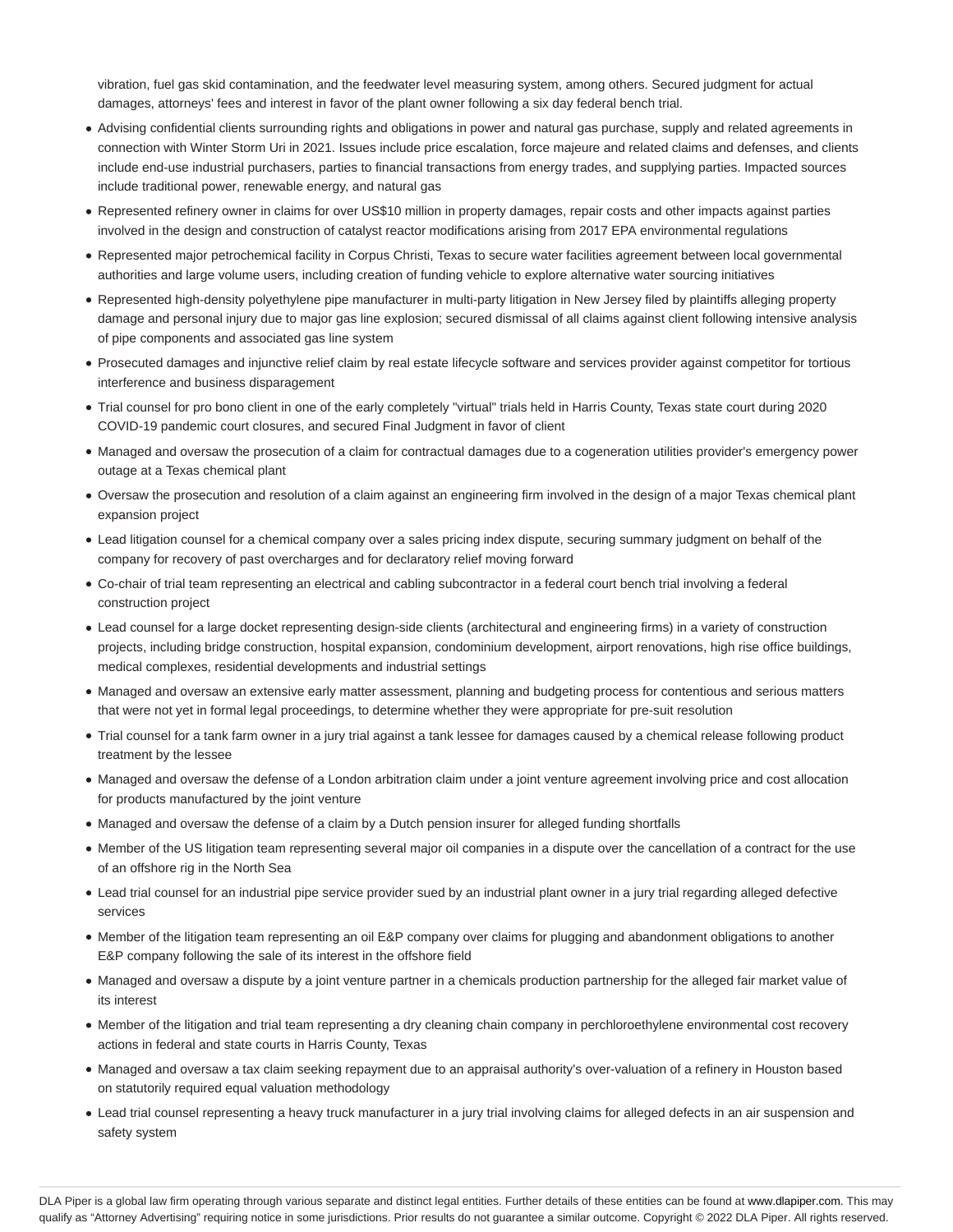- Managed and oversaw a claim by a refinery against a vessel company for damage to a loading dock due to an improperly moored vessel
- Litigation counsel for a chemical company in a CERCLA action regarding Superfund site cleanup action brought by the federal government against multiple major oil, gas and chemical companies
- Managed and oversaw the prosecution of an equipment defect claim against the manufacturer of a turbine used for cogeneration of utilities at a Louisiana chemical plant, through litigation in federal court in Louisiana
- Lead counsel for a biofuels company in an overpayment claim against a contractor on an industrial facility

## **CREDENTIALS**

### Admissions

• Texas

### **Education**

- J.D., University of Houston Law Center 1994 cum laude
- B.B.A, Texas A&M University 1991 cum laude

# **Courts**

- All Texas state and federal district courts
- United States Court of Appeals for the Fifth Circuit

# **Memberships**

- Houston Bar Association Litigation, Construction, and Oil, Gas & Energy Law Sections
- Fellow Texas Bar Foundation
- Fellow Houston Bar Foundation
- Texas Bar Association Litigation and Construction Law Sections
- Member Texas Association of Certified Civil Trial and Appellate Specialists
- Houston Volunteer Lawyers Equal Access to Justice Society

# **Certifications**

Board Certified – Civil Trial Law, Texas Board of Legal Specialization (2004 - present)

## **INSIGHTS**

# **Publications**

**Winter Storm Uri: Using the doctrine of impracticability or impossibility for breach of contract claims**

14 April 2021

Because some potentially impacted contracts are governed by New York law, we examine these defenses in light of both New York and Texas law.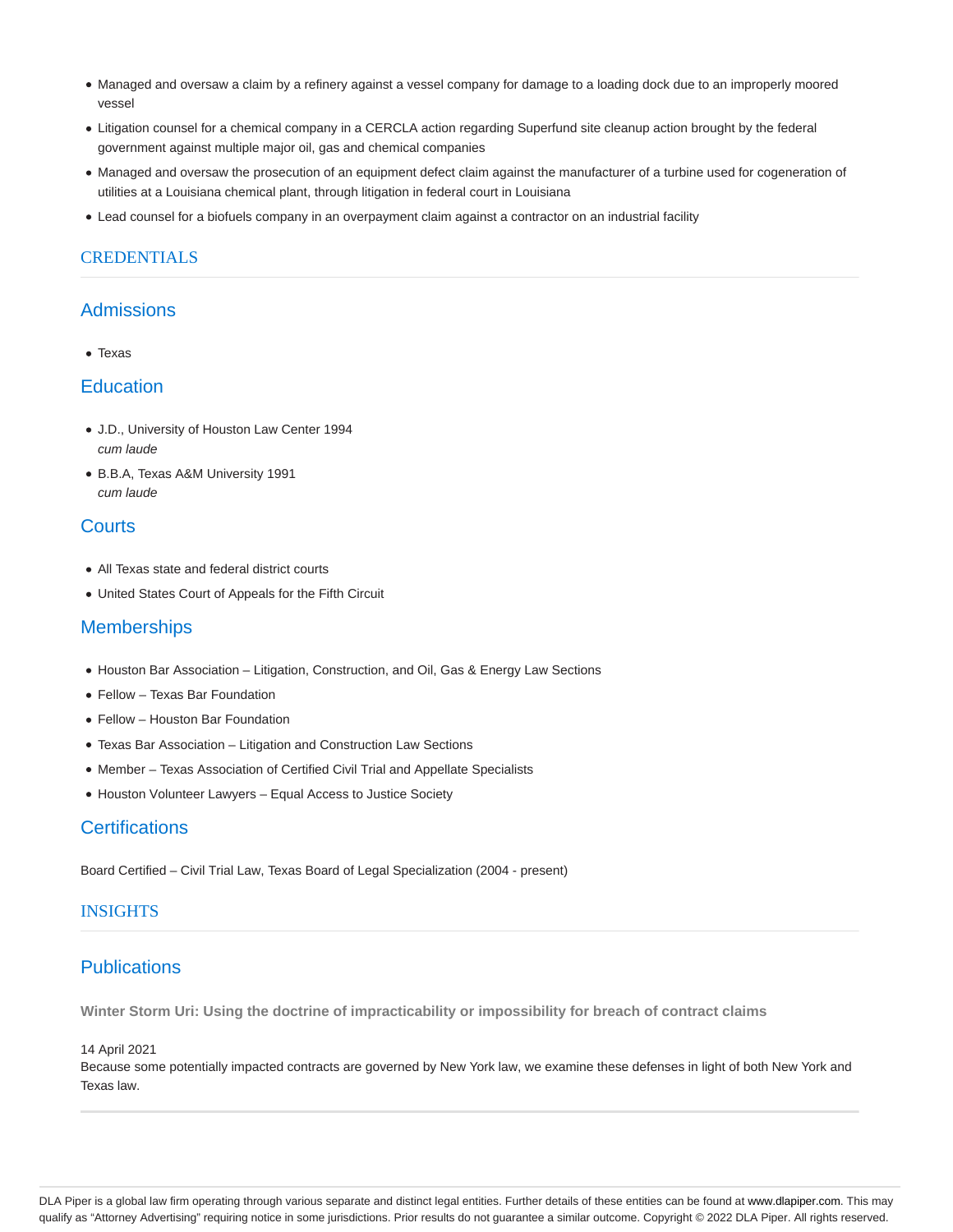#### **ERCOT v Panda: The Texas Supreme Court's non-decision on ERCOT immunity**

#### 29 March 2021

The outcome of Panda paves the way for the issue to return to the Court, likely next year.

**Force majeure provisions and the ISDA Power Annex**

#### 22 February 2021

As climate change generates ever more severe weather events, market participants will likely need to assess the applicability of their force majeure claims under the Power Annex.

- Co-author, "Practical Ethics of Witness Preparation;" The Advocate (State Bar of Texas Litigation Section Report); Volume 89, Winter 2019
- Co-author, "\$1.2B Order Entered Against Petróleos de Venezuela: Q&As for PDVSA and Citgo Commodity Commercial and Trading Counterparties," Pratt's Journal of Bankruptcy Law, January 2019
- Co-editor, Texas construction law section of 50-state review treatise, 2009
- Author, "Houston Lawyers Helping Local Veterans" Houston Lawyer, September/October 2008
- Co-author, "Protecting Reserve Estimates and Future Revenue Projections from Discovery," Energy Law Advisor, June 2008
- Co-author, "EDD Showcase: Ignore EDD at Your Peril," Law Technology News, January 2006

### **Events**

# Previous

**The year is 2020 in finance, investments and transactions**

19 November 2020 | 12:00 - 6:00 ET Webinar

### SPEECHES AND SEMINARS

- "Downstream 101", presented to Institute for Energy Law, Leadership Program, March 2021 (co-presenter)
- "Force Majeure Claims in a COVID-19 Environment," presented to Energy Bar Association, November 2020
- "Refining and Petrochemicals Contracts Continuing Legal Education Panel," May 2019
- Co-presenter: "Texas Supreme Court Update: Contract Clauses Transactional lawyers Should Kill; Contract Clauses Transactional Lawyers Should Love", CLE, April 2019
- Moderator: Coffee and Conversation with Former Acting US Ambassador to China, April 2019
- Co-presented, Construction Law CLE, "Lump Sum Contracts–The Whole Pie and Some Avoidable Crumbles", Fall 2018 and Spring 2019
- "A Discussion of the Ethical and Liability Issues for In-House and Outside Counsel relating to Litigation," Texas Bar Association: Advanced Civil Trial Continuing Legal Education − series held throughout 2016 in major Texas cities
- "What Every Lawyer Needs to Know About Working With In-House Counsel," Texas Aggie Bar Association, 2016 Annual Conference
- Moderator, "Legal Department Obligations" surrounding repetitive product defect claims, Texas General Counsel Forum, June 2015
- "Legal Issues in Green Building," Basic Construction Law Course, State Bar of Texas, 2010